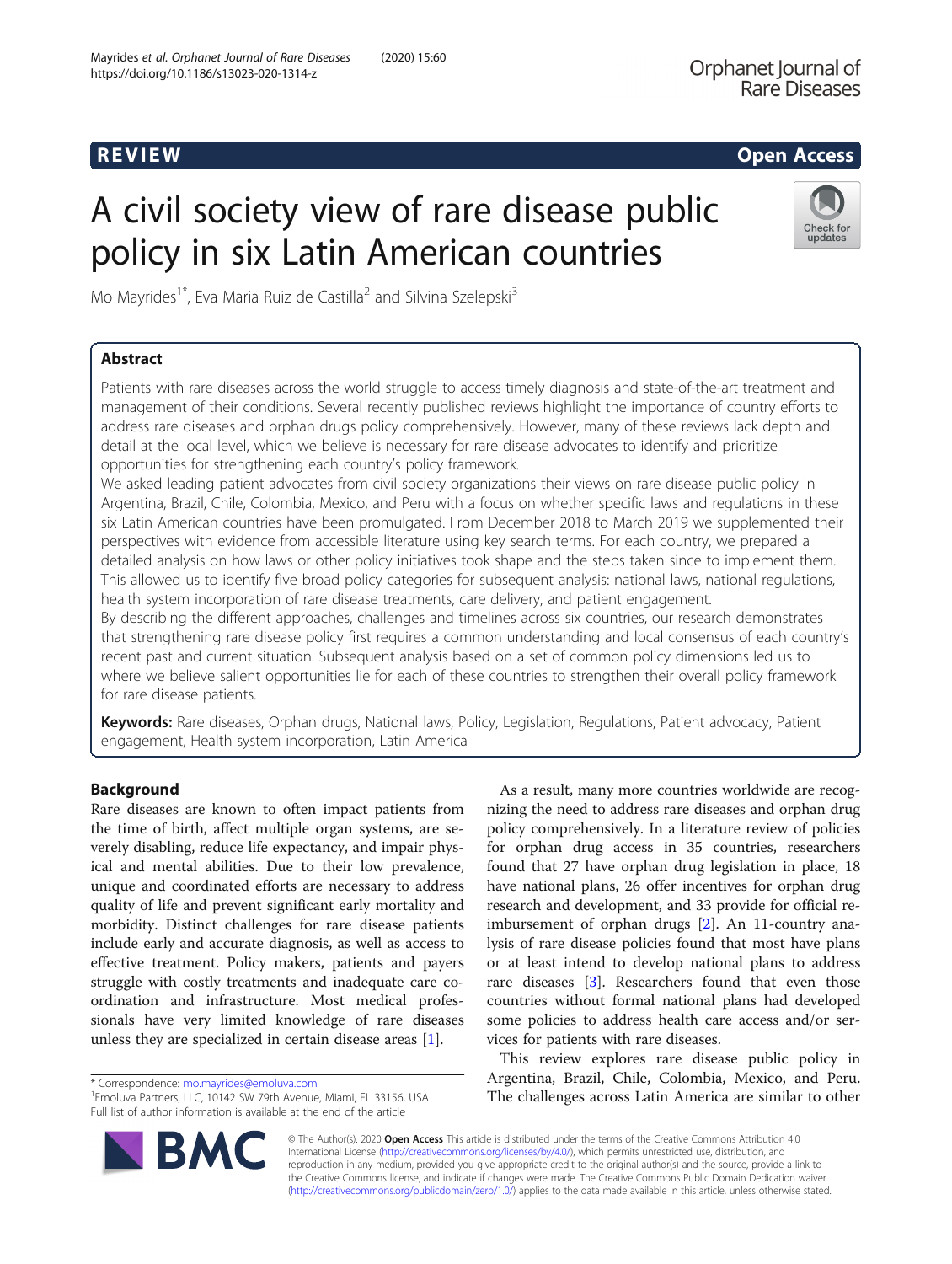parts of the world in that patients still struggle to access timely diagnosis and state-of-the-art treatment and management of their conditions. Meanwhile, the regulatory frameworks and legal protections in Latin America are relatively new as decision makers generally lack reliable information and have only recently become more aware of the unique challenges posed by rare diseases [[4](#page-9-0)]. The six countries we studied were also included in a recent rare disease policy global review of the literature with results published in November 2018 [\[5](#page-9-0)].

## Methodology

We wanted to take this kind of research to a new level of detail. Specifically, we wanted to know whether specific laws and regulations in these six countries in Latin America had been promulgated and if so, the current environment and focus for policy implementation in each country. Updated and specific information on rare disease policy implementation in each country will help our respective stakeholder communities identify important gaps and address unmet needs.

We gathered information from leading patient advocates for rare disease patients in each of the countries studied via telephone and during the course of face-toface patient advocacy meetings in December 2016, March 2017, July 2017, October 2017, December 2017, and December 2018. It was also important to match the experiences and perspectives that were shared with evidence from accessible literature using key search terms in PubMed Central, Google Scholar, general online searches using Google, reviews of international and local patient advocacy organization websites, public legislative databases, and article searches in academic specialty journals such as the Pan-American Journal of Public Health. Abstracts from literature search results were scanned to determine usefulness and relevance to the research. In a few cases where access to a full publication was limited, we directly contacted authors via email to obtain the studies of interest. This desktop research was conducted from December 2018 through March 2019 and included review of publications and other available resources in either English, Spanish, or Portuguese.

For each country, we prepared a detailed analysis beginning with national laws or rare disease regulations in countries where official laws are not yet on the books. How these laws or initiatives took shape and the steps taken since to implement them allowed us to identify five broad policy categories for subsequent analysis. These five categories are detailed in Table 1. Analysis among the six countries using these categories led us to where we believe the greatest opportunities lie for each of these countries to strengthen their overall policy framework for rare disease patients.

Table 1 Policy Categories for Analysis

| Policy Category | Description                                                                                                                 |  |
|-----------------|-----------------------------------------------------------------------------------------------------------------------------|--|
| National Laws   | Existence of a national law specific to rare diseases                                                                       |  |
| National        | Regulations published (or drafted) by the government                                                                        |  |
| Regulations     | to implement the national law                                                                                               |  |
| Health System   | Inclusion of rare diseases and treatments in health                                                                         |  |
| Incorporation   | system financing and reimbursement programs                                                                                 |  |
| Care Delivery   | Extent to which care models are utilized or proposed,<br>such as rare disease centers of excellence or reference<br>centers |  |
| Patient         | Level of engagement by governments of patient                                                                               |  |
| Engagement      | advocates and their organizations                                                                                           |  |

#### National Laws

Colombia [[6\]](#page-9-0), Peru [[7](#page-9-0)], Mexico [\[8](#page-9-0)], and Argentina [\[9](#page-9-0)] have adopted national laws passed by each's Congress to specifically address rare diseases. These are described in Table [2.](#page-2-0) In Brazil, the government issued an ordinance in 2014 without national legislation [\[10](#page-9-0)], though there are as many as 14 bills pending in Congress to address different elements of rare disease policy [\[12](#page-9-0)]. In Chile, the 2015 Ricarte Soto  $[11]$  Law had originated with an exclusive focus on rare diseases, but was modified to provide financial protection for the broader category of high-cost diseases [[13](#page-9-0)].

Mexico's law is the least descriptive; the nation revised its general health law in 2012 to define rare diseases based on incidence and to task the Health Secretary with ensuring the problem be addressed by any means. The legislatures in Peru and Argentina passed comprehensive national laws in 2011, but implementation is just beginning in both countries.

Only in Argentina is the national law being codified at the state or municipal level  $[14]$  $[14]$ , although some cities in Colombia have used that country's 2010 national law as a model for local policy [[15,](#page-9-0) [16\]](#page-9-0). Colombia's law is the oldest, while Chile's Ricarte Soto Law the newest; the difference in approach is noteworthy. Colombia's law is a social protection measure with rare disease patients considered a protected class. In Chile, only select rare disease patients are covered, and while financial protection is critical, additional policy elements for the rare disease community have yet to be considered.

There are opportunities in each of the six countries to improve the legal framework for rare disease patients. As discussed, in Chile the gaps in the Ricarte Soto Law present an opportunity for rare disease experts and advocates to argue for a legal framework specifically for rare diseases. In Argentina, Colombia, and Peru, these opportunities are mostly in governments following through with implementation regulations. In Mexico, there has been little in the way of concerted action to address rare diseases since the revision of the health law in 2012. Rare disease advocates in Brazil are advocating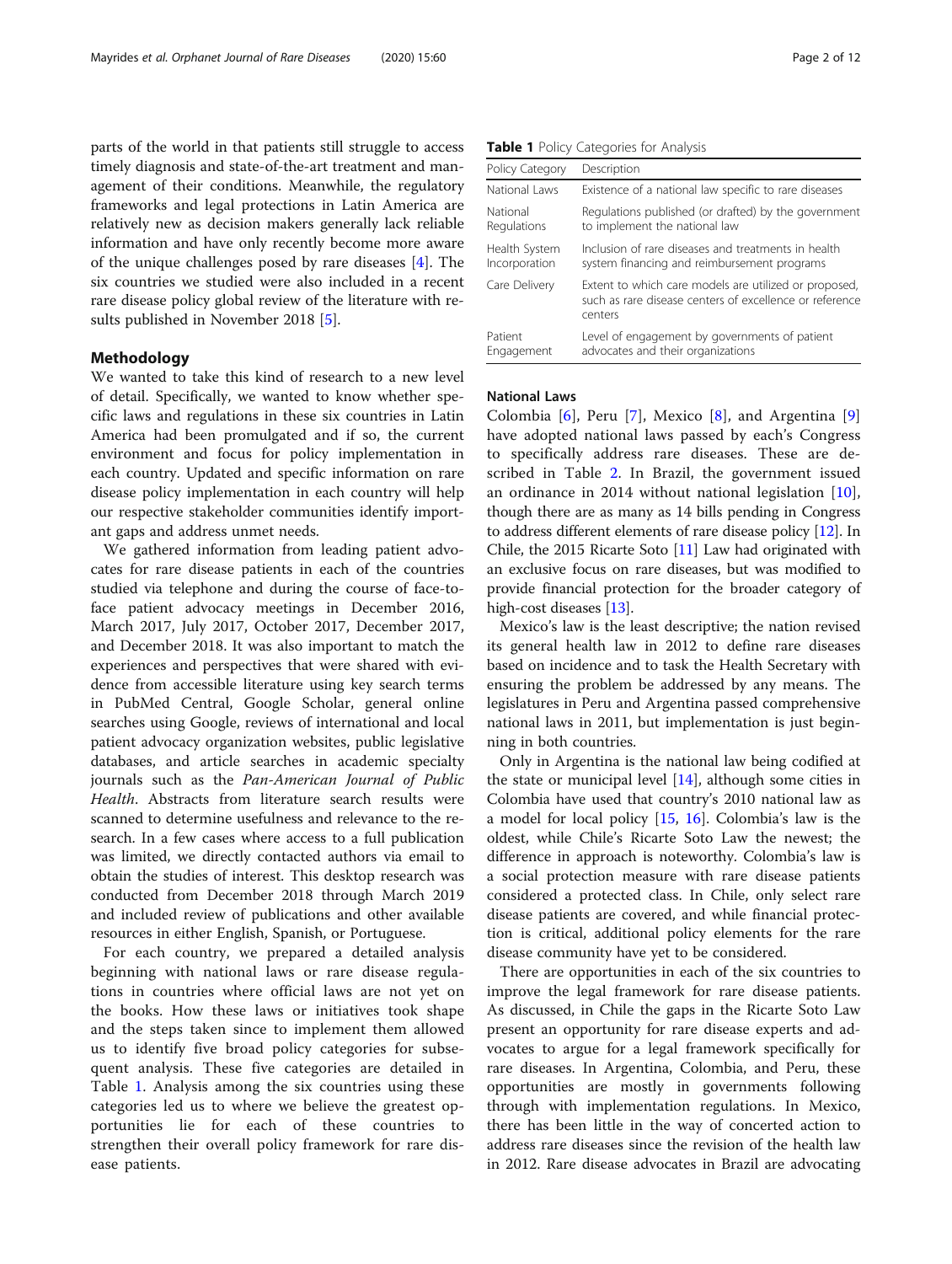| Country   | Law/Ordinance                                             | Date Enacted     | Description                                                                                                                                                                                                                                                                                                                                                                                                                                                                                                                                                                                 |  |
|-----------|-----------------------------------------------------------|------------------|---------------------------------------------------------------------------------------------------------------------------------------------------------------------------------------------------------------------------------------------------------------------------------------------------------------------------------------------------------------------------------------------------------------------------------------------------------------------------------------------------------------------------------------------------------------------------------------------|--|
| Argentina | Law 26,689                                                | June 29, 2011    | Defines rare diseases in Argentina as those that affect 1 of every 2000 persons and<br>dictates comprehensive care and coverage for rare disease patients. It mandates<br>national patient- and disease-specific data registries, centers of excellence,<br>interdisciplinary care for rare disease patients, expanded newborn screening programs,<br>and research and development of health technologies to address rare diseases. Of<br>note, in Argentina rare diseases are referred to in Spanish as "diseases of low<br>prevalence" given the negative connotation of the word "rare." |  |
| Brazil    | Ordinance 199                                             | January 30, 2014 | Ordinance 199 is an administrative act (not passed by Congress). It calls for greater<br>public awareness, improving diagnosis, increasing education and training among<br>health professionals, expanding reference centers, and developing clinical protocols<br>for prioritized rare diseases. Ordinance 199 expands a 2009 policy on clinical genetics [10].                                                                                                                                                                                                                            |  |
| Chile     | Law 20.850                                                | June 1, 2015     | The Financial Protection System for High Cost Diagnostics and Treatments (Ricarte<br>Soto Law) creates a program for diagnostic and treatment coverage for select high-cost<br>diseases and, as such, facilitates access for some rare disease patients. The law<br>originated with a focus on rare diseases, but is not specific to rare diseases [11].                                                                                                                                                                                                                                    |  |
| Colombia  | Law 1392                                                  | July 2, 2010     | Mandates social protection for all with rare diseases and measures to address in a<br>comprehensive manner the needs of these patients in all dimensions and in all<br>relevant phases of disease awareness, diagnosis, prevention, treatment, and ongoing<br>management. The law guarantees access to medicines and diagnosis, calls for health<br>professional training in rare diseases, a data/information collection system, centers of<br>excellence, and rare disease research networks [6].                                                                                         |  |
| Mexico    | Article 224 bis<br>and bis 1 of the<br>General Health Law | January 30, 2012 | Defines orphan medicines for rare diseases that affect < 5 individuals in 10,000 and<br>mandates the nation's Secretary of Health consider any and all means necessary to<br>make these medicines available to the Mexican population [8].                                                                                                                                                                                                                                                                                                                                                  |  |
| Peru      | Law 29698                                                 | June 4, 2011     | Declares of national interest the prevention, diagnosis, and comprehensive treatment<br>for persons with rare diseases. Calls on the Ministry of Health to adopt mechanisms to<br>ensure orphan drugs are available to patients, develop a rare disease patient registry,<br>build a national action plan, seek measures to improve diagnosis, and include rare<br>diseases in medical education and training curricula. The law considers rare disease<br>services and treatments in Peru a priority for annual health budgeting and resource<br>allocation purposes [7]                   |  |

<span id="page-2-0"></span>Table 2 National Laws on Rare Diseases in 6 Latin American Countries

for Congress to wrap together several legislative proposals into one larger bill, which could be an important mechanism for modernizing that nation's rare diseases administrative ordinance [\[12](#page-9-0)].

#### National Regulations

Table [3](#page-3-0) lists national regulations on rare diseases in the six countries. In Colombia, at least 6 implementing regulations [[20](#page-10-0)–[25](#page-10-0)] have been issued since the national law passed in 2010, although most are related to how the country identifies and officially registers rare diseases and patient caseload nationwide. Only recently is Colombia moving beyond this; in April 2018 the Health Ministry issued its first resolution on the arrangement of clinical care networks for rare disease patients [[25](#page-10-0)]. Brazil's ordinance is heavily focused on specialized care for rare disease patients within the Sistema Único da Saúde (SUS), but implementation has been slowed by the requirement that each rare disease have its own clinical protocol and therapeutic guideline (PCDT) [\[12](#page-9-0)]. More recent PCDTs and incorporations of rare disease medicines into SUS should provide new, positive momentum for the outlook in Brazil.

Peru published a final regulation in February 2019 [[26\]](#page-10-0), but this version of rulemaking differs from earlier

drafts and much remains to be defined as the Ministry of Health begins implementation. The rule lays out what seems to be a substantial bureaucracy for evaluating both new medicines and rare disease patient cases, so it may take significant time before impact can be evaluated. Based on the rule, however, it seems much in Peru will depend on budget impact studies and the availability of funds within the reimbursement structures of the main payer systems, which usually means new barriers to impede instead of expand patient access. Also, beyond reimbursement, there is a chance additional elements of rare disease policy will be addressed more comprehensively when the Ministry develops Peru's national plan, which is one the other mandates in the final regulation.

Argentina has two resolutions and one decree on the books to implement national rare disease policy. One resolution combines rare diseases with congenital abnormalities and establishes a national program within the Health Secretary [[17\]](#page-9-0). The decree on the other hand is focused only on implementing the law for rare diseases, but leaves several sections blank in terms of describing actions to be taken by the government  $[18]$  $[18]$ . This regulatory ambiguity may have slowed concerted efforts to address rare diseases comprehensively in Argentina, although a second resolution recently issued constitutes a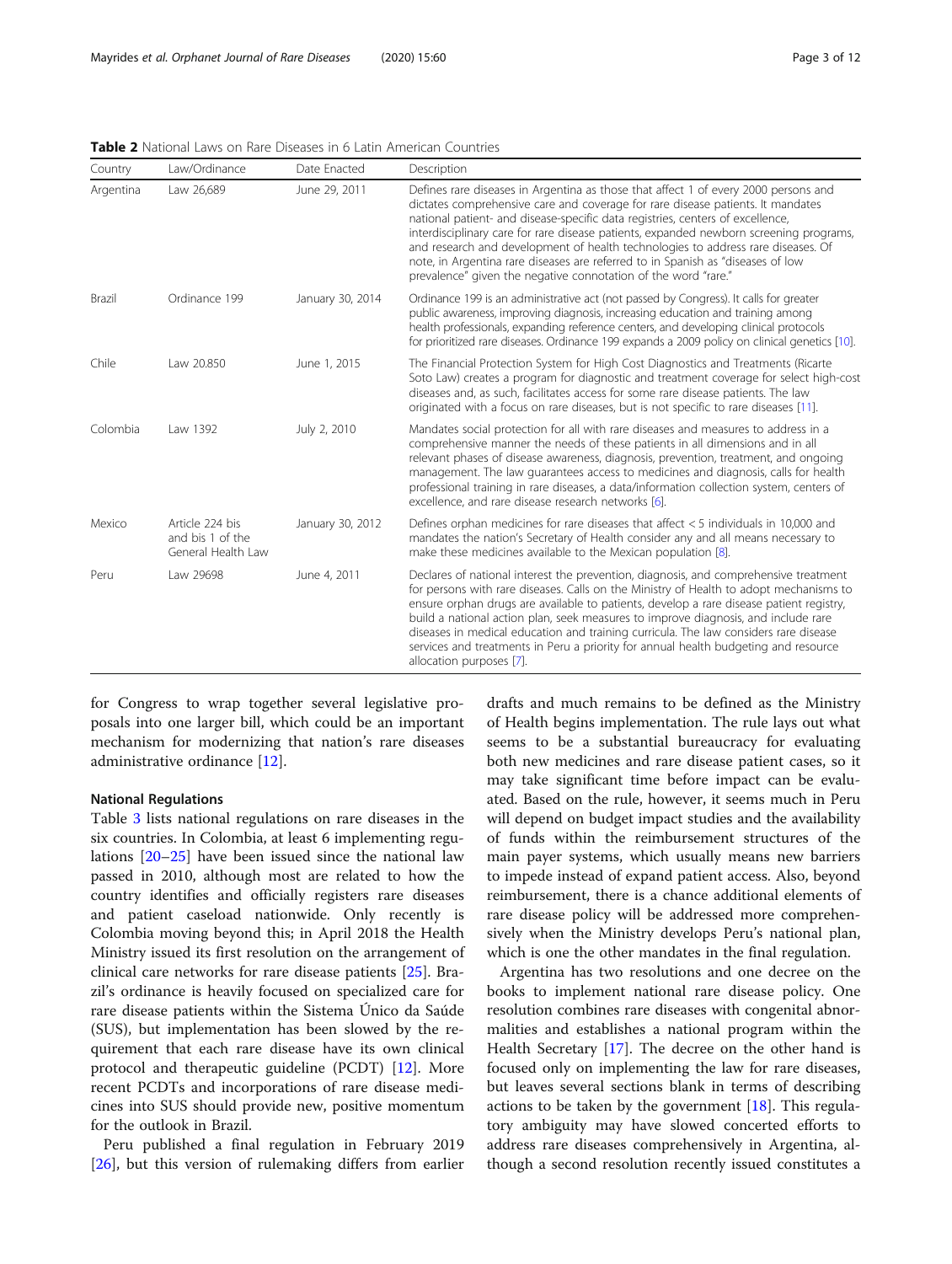<span id="page-3-0"></span>Table 3 National Regulations for Rare Diseases in 6 Latin American Countries

| Country   | Regulation(s)      | Date Enacted       | Description                                                                                                                                                                                                                                                                                                                                                                                                                                                                                                                                                                                                                                                                         |  |
|-----------|--------------------|--------------------|-------------------------------------------------------------------------------------------------------------------------------------------------------------------------------------------------------------------------------------------------------------------------------------------------------------------------------------------------------------------------------------------------------------------------------------------------------------------------------------------------------------------------------------------------------------------------------------------------------------------------------------------------------------------------------------|--|
| Argentina | Resolution 2329    | December 22, 2014  | Creates national program for rare diseases and congenital anomalies. For rare diseases,<br>specifies developing a list of these and a national patient registry. All other provisions<br>such as advisory board, public awareness, training of public health professionals, and a<br>national network of diagnosis and care centers apply to both rare diseases and<br>congenital anomalies [17].                                                                                                                                                                                                                                                                                   |  |
|           | Decree 794         | May 11, 2015       | Specifically regulates the national rare diseases law with provisions such as a national<br>advisory board, studies to determine the existing care infrastructure, and minimum<br>coverage standards. Most of the specific mandates in the national law are left<br>"unregulated" in the decree [18].                                                                                                                                                                                                                                                                                                                                                                               |  |
|           | Resolution 271/19  | February 13, 2019  | Establishes the Advisory Board for Rare Diseases and Congenital Anomalies to be led by<br>the Ministry of Health and to include representatives from several hospitals, one medical<br>society, and five patient-based organizations. Mandates the Board create rare diseases list<br>for Ministry approval [19].                                                                                                                                                                                                                                                                                                                                                                   |  |
| Brazil    | N/A                |                    | See Ordinance 199                                                                                                                                                                                                                                                                                                                                                                                                                                                                                                                                                                                                                                                                   |  |
| Chile     | N/A                |                    | See Law 20.850                                                                                                                                                                                                                                                                                                                                                                                                                                                                                                                                                                                                                                                                      |  |
| Colombia  | Decree 1954        | September 19, 2012 | Describes the data collection mechanism on number of rare diseases in Colombia [20].                                                                                                                                                                                                                                                                                                                                                                                                                                                                                                                                                                                                |  |
|           | Resolution 430     | February 20, 2013  | Lists 1940 different rare diseases in the country [21]                                                                                                                                                                                                                                                                                                                                                                                                                                                                                                                                                                                                                              |  |
|           | Resolution 3681    | September 19, 2013 | Specifies how the government would collect information on rare disease patients via the<br>high-cost account. Data from the one-time census of patients in 2013 was made public via<br>the Ministry's SISPRO system capturing data on just over 13,000 patients, including their<br>age, gender, type of rare disease, and geographic residence [22]                                                                                                                                                                                                                                                                                                                                |  |
|           | Resolution 123     | January 21, 2015   | Mandates the continued reporting of hemophilia and related coagulopathies to the<br>high-cost account. These were the only diseases mandated for continued reporting beyond<br>the one-time census of rare disease patients in 2013 [23]                                                                                                                                                                                                                                                                                                                                                                                                                                            |  |
|           | Resolution 2048    | June 9, 2015       | Updates the number of rare diseases in Colombia to 2149 with each assigned a number<br>code (1-2149). The coding is important for use in health system settings with the goal of<br>improving surveillance of rare diseases over time and nationwide [24]                                                                                                                                                                                                                                                                                                                                                                                                                           |  |
|           | Resolution 651     | March 1, 2018      | Outlines the processes, standards, and criteria for health centers to become officially<br>recognized rare disease reference centers for diagnosis, treatment, and management. Also<br>defines how these reference centers would then link to each other in networks and<br>sub-networks to cover all of Colombia [25].                                                                                                                                                                                                                                                                                                                                                             |  |
| Mexico    | N/A                |                    |                                                                                                                                                                                                                                                                                                                                                                                                                                                                                                                                                                                                                                                                                     |  |
| Peru      | Decree 004-2019-SA | February 22, 2019  | Mandates national plan, rare disease patient registry, scientific and medical research,<br>health personnel training, and coordinated care regardless of coverage status or source of<br>medical care. Also mandates budget impact and other economic evaluation studies for<br>high-cost rare disease diagnostic tests and medicines to be carried out by a new health<br>technology evaluation agency called RENETSA. Main public payers are to establish<br>consultative councils to review rare disease cases to recommend when treatment is<br>warranted, but final decisions will be made by each payer depending on a budget impact<br>analysis and funds availability [26]. |  |

national Advisory Board that could lead to more alignment [[19,](#page-10-0) [27\]](#page-10-0). In Chile, the Ricarte Soto law folds rare diseases into the broader "high-cost diseases" with no specific regulation of rare diseases other than providing diagnosis and treatment coverage for some. The law does provide some new protections for clinical research subjects [[28\]](#page-10-0), but again this is not specific to the rare disease patient community.

In our analysis, the opportunity for regulation is perhaps greatest in Mexico where rare diseases is established in national law and some initiatives exist, but where government coordination and oversight has been minimal. There is a strong case to be made in Mexico for a unified national plan that pulls together the work of the new rare diseases commission of the national health council with access programs established for some patients covered by the Institute for Social Security and Services for State Workers (ISSSTE) and Seguro Popular, for example. Rare disease patient advocacy organizations in Mexico have previously suggested a national plan [[29\]](#page-10-0), which has also been requested of the Secretary of Health by the previous Mexican national Senate [[30](#page-10-0)].

### Health system incorporation

A national plan in Mexico might help address the difficult incorporation process for orphan drugs for rare diseases, which at the moment leads to uncertain and inconsistent patient access to needed treatments. Most orphan drugs do not make it through the laborious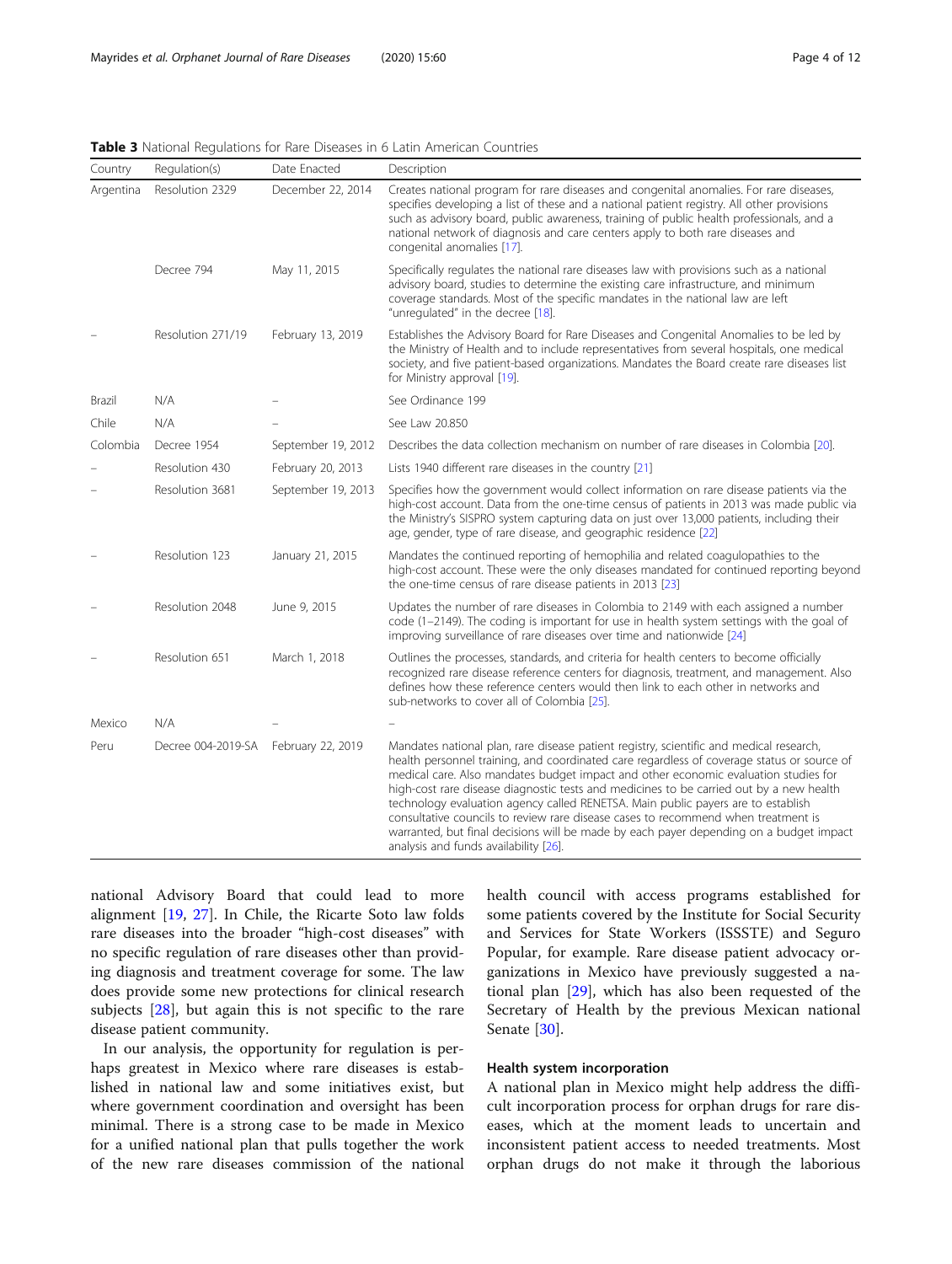process for national reimbursement in Mexico despite prior approval by the drugs regulatory agency (the Federal Commission for the Protection Against Sanitary Risk, or COFEPRIS). Even when successful, few of these proceed to make it onto individual payer formularies, such as for the Mexican Social Security Institute (IMSS), by far the largest payer in Mexico [[31\]](#page-10-0). Drug purchases without formulary approval can strain the budgets of even the largest healthcare payers making this approach unsustainable over time. A different approach in Mexico could be for the government to consider distinct rules for rare disease medicines in its national formulary process and to make formulary decisions equally binding across all public payers.

Like in Mexico, the incorporation process in Brazil has traditionally been difficult for orphan drugs, though there have been recent improvements as listed in Table [4](#page-5-0). A number of rare disease medicines were accepted for SUS inclusion at the end of 2017 with several more in 2018, along with an increase in the number of required PCDTs [[32](#page-10-0)–[35](#page-10-0)]. Key drivers of these recent incorporations in Brazil may have been to secure better prices and limit patient access via lawsuits. Brazil's National Sanitary Surveillance Agency (ANVISA) has also recently rolled out new processes designed to speed review and approval of orphan drugs [[36](#page-10-0)]. If both trends are maintained--speedier approval along with greater possibility for SUS inclusion--access for patients with rare diseases should improve over time.

Of course, health care budgets will need to keep pace with these trends, which is one of the long-term questions for Chile's Ricarte Soto law. Current coverage under the law is outlined in Table [5](#page-6-0). The program covers certain treatments and services for 18 high-cost diseases, 8 of which are rare diseases, and in July 2019 the Ricarte Soto law will begin to cover treatments for an additional 7 rare diseases and conditions [[37\]](#page-10-0). Still, with hundreds of solicitations for program coverage each year, it will be difficult for the Chilean government to meet the public's expectations over time [\[38](#page-10-0)]. The budget for Ricarte Soto has doubled since implementation, but up to December 2018 the program had served a total of only about 13,000 patients with approximately 8000 still receiving treatment [\[39](#page-10-0)].

Health systems in Colombia, Argentina, and Peru so far lack specific processes for prioritizing access to rare disease treatments. In Peru, the final regulation mandates the health ministry build a list of rare diseases and their respective high-cost treatments, but stops short of describing reimbursement parameters. In Colombia and Argentina, litigation for access has been described as routine [[40,](#page-10-0) [41\]](#page-10-0). All three governments are focused on price control, centralized purchasing, and new medicine evaluation agencies to limit budget shock and to prioritize value. Still, most of these initiatives are new and in any case are not specific to medicines for rare diseases.

### Care delivery

Many would consider Peru's final regulation to be a missed opportunity for the government to organize and sanction a network of reference centers for the treatment and management of rare disease patients. After all, previous drafts of the regulation included this idea [\[42](#page-10-0)], plus there are a few institutions in Peru that lead efforts in rare disease research, diagnosis, and treatment [\[43](#page-10-0)]. The omission is all the more glaring given that the final regulation in Peru mandates more research in rare diseases, as well as more training opportunities for health personnel. Diagnostic and treatment reference centers could be something to advocate for in Peru as the health ministry begins to develop a national plan for rare diseases.

In Argentina the greatest current opportunity is for the government and patient advocates to work together on a mapping of the country's infrastructure with regard to the care and management of rare disease patients. This is one of the few areas in which there is general alignment between Argentina's national law and its implementing regulations. Also, patient advocacy organizations like the Federation of Rare Diseases in Argentina (FADEPOF) have experience in conducting surveys of the rare disease community  $[44]$ , while the government has implemented some rare disease training for physicians in public hospitals across the country [[45](#page-10-0)]. Data collected from these kinds of efforts could form the basis for the rare disease infrastructure mapping required by law.

Colombia's Health Ministry issued a resolution in 2018 to establish diagnostic and treatment reference centers among existing health care institutions, as well as to sketch how these reference centers should be networked. A detailed manual was made available for any institution seeking reference center status [\[25\]](#page-10-0). To date, there has been little news as to whether or how many reference centers are being designated. Still, this effort to better organize the delivery of care to rare disease patients is promising, especially given Colombia's focus on mandated systems for tracking rare diseases and on the specified rights of these patients enshrined in Circular 011 from the Colombian Health Superintendency [[46\]](#page-10-0).

In Mexico, ISSSTE and Seguro Popular have adopted programs to allow some patients with rare diseases to access treatments and services [[47,](#page-10-0) [48](#page-10-0)]. However, coverage is highly selective and continuously subject to administrative barriers that result in significant access delays. Moreover, if the new Administration has its way, Seguro Popular for the most vulnerable populations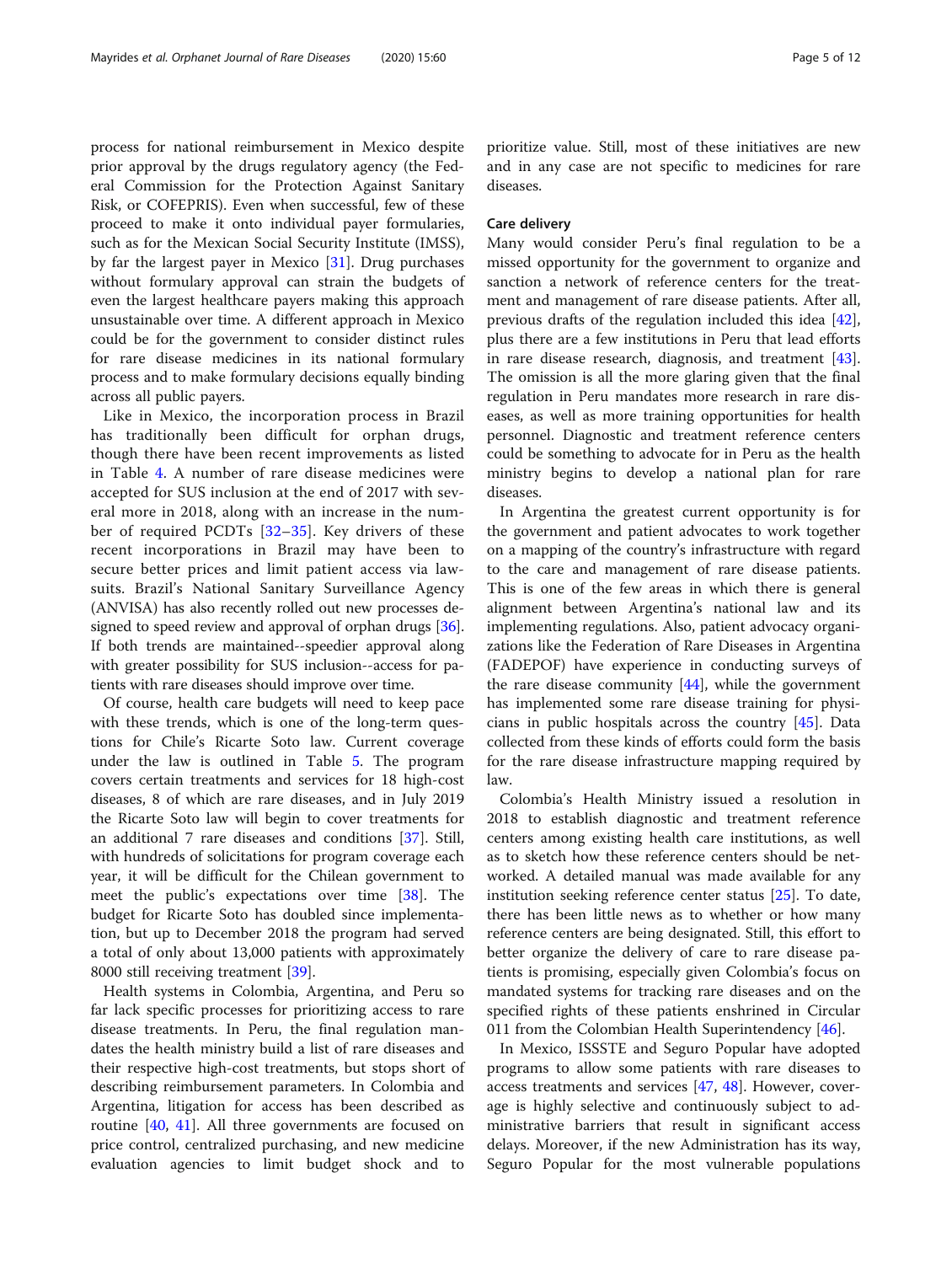<span id="page-5-0"></span>Table 4 Brazil SUS Incorporations and PCDTs - National Committee for Technology Incorporation (CONITEC) Recommendations 2016–2019

| Year                     | Treatment                  | Rare Disease                               | Decision        | Date       |
|--------------------------|----------------------------|--------------------------------------------|-----------------|------------|
| 2016 [32]                |                            |                                            |                 |            |
|                          | Tobramycin                 | Cystic Fibrosis                            | Incorporate     | 10/27/2016 |
|                          | Golimumab                  | Psoriatic Arthritis                        | Incorporate     | 4/12/2016  |
|                          | Pancrelipase               | Cystic Fibrosis                            | Exclude         | 1/18/2016  |
| 2017 [33]                |                            |                                            |                 |            |
|                          | Idursulfase                | MPS II                                     | Incorporate     | 12/20/2017 |
|                          | Somatropin                 | Turner Syndrome and Hypopituitarism        | Incorporate     | 11/3/2017  |
|                          | Laronidase                 | MPS I                                      | Incorporate     | 9/4/2017   |
|                          | PCDT                       | Cystic Fibrosis (Pancreatic Insufficiency) | Approve         | 9/4/2017   |
|                          | PCDT                       | Cystic Fibrosis (Pulmonary)                | Approve         | 9/4/2017   |
|                          | Alfataliglicerase          | Gaucher Disease                            | Increase use    | 7/12/2017  |
|                          | <b>PCDT</b>                | Psoriatic Arthritis                        | Approve         | 7/19/2017  |
|                          | PCDT                       | Gaucher Disease                            | Approve         | 6/27/2017  |
| 2018 [34]                |                            |                                            |                 |            |
|                          | Pirfenidone                | Idiopathic Pulmonary Fibrosis              | Not Incorporate | 12/26/2018 |
|                          | Nintedanib                 | Idiopathic Pulmonary Fibrosis              | Not Incorporate | 12/26/2018 |
|                          | Zoledronic Acid            | Paget's Disease                            | Incorporate     | 12/21/2018 |
|                          | Galsulfase                 | MPS VI                                     | Incorporate     | 12/20/2018 |
|                          | Elosulfase Alfa            | MPS IVa                                    | Incorporate     | 12/20/2018 |
|                          | Sapropterin                | Phenylketonuria                            | Incorporate     | 12/17/2018 |
|                          | Eculizumab                 | Paroxistic Nocturnal Hemoglobinuria        | Incorporate     | 12/17/2018 |
|                          | Agalsidase (Alfa and Beta) | Fabry's Disease                            | Not Incorporate | 12/17/2018 |
|                          | Eltrombopag Olamine        | Idiopathic Thrombocytopenic Purpura        | Incorporate     | 12/12/2018 |
|                          | Romiplostim                | Idiopathic Thrombocytopenic Purpura        | Not Incorporate | 12/12/2018 |
|                          | PCDT                       | Autoimmne Hemolytic Anemia                 | Approve         | 12/10/2018 |
|                          | PCDT                       | Psoriatic Arthritis                        | Approve         | 11/5/2018  |
|                          | PCDT                       | Familial Amyloid Polyneuropathy            | Approve         | 10/10/2018 |
|                          | PCDT                       | MPS II                                     | Approve         | 5/25/2018  |
|                          | PCDT                       | Turner Syndrome                            | Approve         | 5/24/2018  |
|                          | PCDT                       | Autoimmune Hepatitis                       | Approve         | 5/24/2018  |
|                          | PCDT                       | Biotinidase Deficiency                     | Approve         | 5/24/2018  |
|                          | PCDT                       | MPS I                                      | Approve         | 4/18/2018  |
|                          | PCDT                       | Wilson Disease                             | Approve         | 4/9/2018   |
|                          | PCDT                       | Sickle Cell Disease                        | Approve         | 2/22/2018  |
|                          | Certolizumab               | Psoriatic Arthritis                        | Not Incorporate | 1/25/2018  |
|                          | Ustekinumab                | Psoriatic Arthritis                        | Not Incorporate | 1/25/2018  |
|                          | Tafamidis                  | Familial Amyloid Polyneuropathy            | Incorporate     | 1/18/2018  |
| 2019 (Up to 4/1/19) [35] |                            |                                            |                 |            |
|                          | Eftrenonacog Alfa          | Hemophilia B                               | Not Incorporate | 2/22/2019  |
|                          | Efmoroctocog Alfa          | Hemophilia A                               | Not Incorporate | 2/22/2019  |
|                          | Secukinumab                | Psoriatic Arthritis                        | Incorporate     | 1/21/2019  |
|                          | PCDT                       | Acromegaly                                 | Approve         | 1/14/2019  |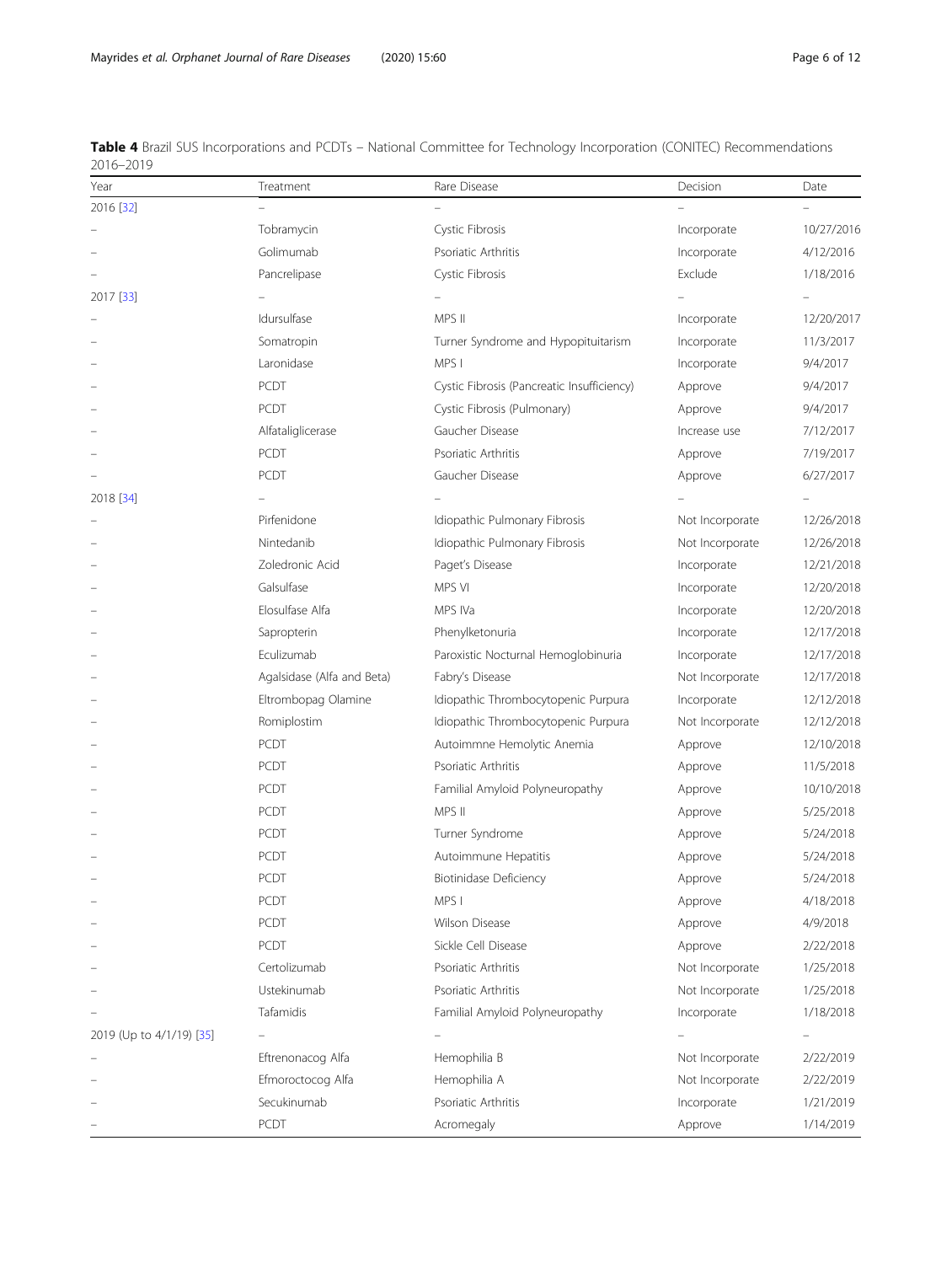|                  | Disease/Condition                                                           | Treatment                                                      |
|------------------|-----------------------------------------------------------------------------|----------------------------------------------------------------|
| Current Coverage |                                                                             |                                                                |
|                  | Mucopolysaccharidosis I                                                     | Laronidase                                                     |
| 2                | Mucopolysaccharidosis II                                                    | Idursulfase                                                    |
| 3                | Mucopolysaccharidosis VI                                                    | Galsulfase                                                     |
| 4                | Tyrosinemia                                                                 | Nitisinone                                                     |
| 5                | Gaucher Disease                                                             | Taliglucerase or Imiglucerase                                  |
| 6                | Fabry Disease                                                               | Agalsidase Alfa or Beta                                        |
|                  | Pulmonary Arterial Hypertension (Group 1)                                   | Ambrisentan, Bosentan, or Iloprost                             |
| 8                | Hereditary Angioedema                                                       | C1 Esterase Inhibitor                                          |
|                  | Additions for Coverage beginning July 1, 2019                               |                                                                |
| 9                | Epidermolysis Bullosa (dystrophic or junctional)                            | <b>Treatment Pack</b>                                          |
| 10               | Amyotrophic Lateral Sclerosis (moderate to severe)                          | Technical Assistance and Devices                               |
| 11               | Gastrointenstinal Stromal Tumor (GIST)                                      | Imatinib or Sunitinib                                          |
| 12               | Psoriatic Arthritis (moderate to severe, refractory)                        | Golimumab, Etanercept, Adalimumab,<br>or Secukinumab           |
| 13               | Ulcerative Colitis (moderate to severe, refractory)                         | Golimumab or Adalimumab for<br>moderate; Infliximab for severe |
| 14               | Myelofibrosis (primary and secondary to other myeloproliferative neoplasms) | Ruxolitinib                                                    |
| 15               | Huntington's Disease (chorea)                                               | Tetrabenazina                                                  |

<span id="page-6-0"></span>Table 5 Ricarte Soto Law – Covered Rare Diseases [\[37\]](#page-10-0)

could be absorbed by IMSS, creating new uncertainty for rare disease patients without any type of health insurance coverage [\[49\]](#page-10-0). Given Mexico's concentration of medical specialty expertise and services in major urban areas of the north, west, and center of the country, there is opportunity in building strong regional networks of diagnosis and treatment reference centers for rare diseases. In fact, mapping the country's existing medical infrastructure for rare diseases should be a future policy goal in Mexico.

Ordinance 199 in Brazil has a large focus on care delivery via rare disease reference centers. Throughout 2016, seven centers received full authorization from the Ministry of Health, while another ten hospitals had been accredited to provide services for rare disease patients but were awaiting full authorization. Nevertheless, the relative scarcity of rare disease PCDTs means the services provided by these reference centers are limited. In fact, most fully authorized centers in Brazil focus on birth defects, inborn errors of metabolism, and/or intellectual disabilities. In addition, most of the reference centers able to provide rare disease services of any kind are still concentrated in the major urban centers of Sao Paulo and Rio de Janeiro [\[12](#page-9-0)]. It remains to be seen if recent rare disease drug incorporations into SUS leads to a greater range of rare diseases being attended to in Brazilian reference centers.

In Chile, the process established by the Ricarte Soto law requires an officially sanctioned clinical treatment

guideline prior to consideration of a disease and its medicine for coverage [[37](#page-10-0)]. Perhaps the assumption was that the new law would incentivize the production of such treatment guidelines, and in doing so raise quality standards of care across the board. But it appears this has not been a priority for the Health Ministry as it implements the law. The focus has been on diseases and conditions where care standards already exist, instead of on new treatment guidelines, which may put lesserknown rare diseases at a relative disadvantage for coverage within the high-cost disease category [\[50](#page-10-0)].

#### Patient engagement

Patient engagement comes in many forms and at different levels. Some of the major rare disease patient organizations in the six countries are listed in Table [6.](#page-7-0) A government's willingness to engage with patient advocates can be an important measure of a country's sustainable policy framework in rare diseases. For example, laws can establish a national recognition day for rare diseases to provide non-governmental groups an important platform for public awareness. Similarly, regulations can mandate that patient advocates be included in rare disease policy, governance and oversight entities.

In Brazil, rare disease Ordinance 199 includes no provisions for regular engagement with patient advocates in spite of mandating increased public awareness about rare diseases. Rare disease patient advocates and their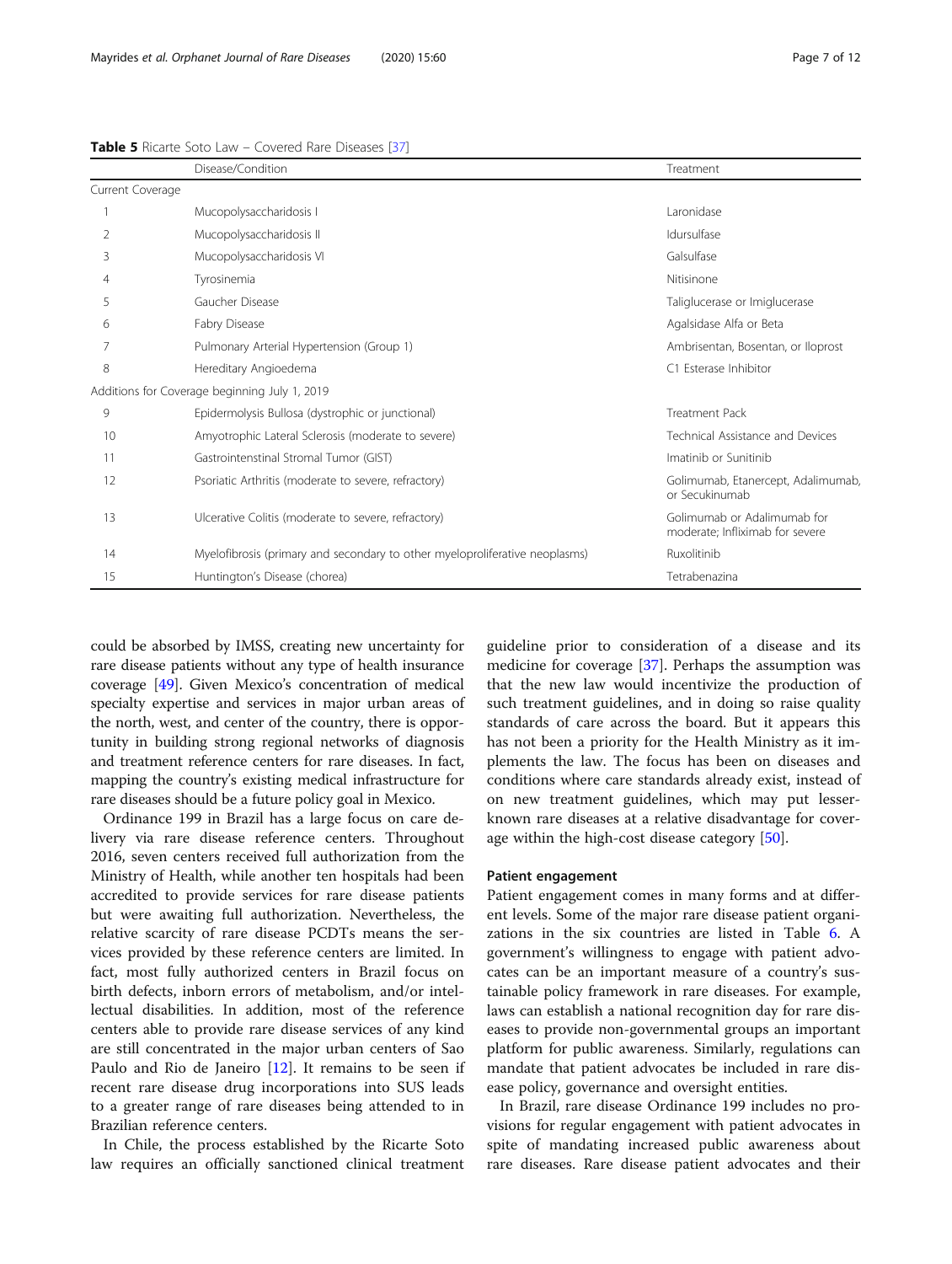| Argentina | Federación Argentina de Enfermedades Poco Frecuentes (FADEPOF)   | http://fadepof.org.ar/                            |
|-----------|------------------------------------------------------------------|---------------------------------------------------|
| Brazil    | Instituto Vidas Raras                                            | http://www.vidasraras.org.br/site/                |
| Chile     | Fundación de Enfermedades Lisosomales Chile (FELCH)              | http://www.fundacionfelch.cl/                     |
| Chile     | Federación Chilena de Enfermedades Raras (FECHER)                | https://twitter.com/fecher_cl                     |
| Colombia  | Federación Colombiana de Enfermedades Raras (FECOER)             | http://www.fecoer.org/                            |
| Colombia  | Observatorio Interinstitucional de Enfermedades Huerfanas (ENHU) | https://twitter.com/EHuerfanasCo                  |
| Mexico    | Organización Mexicana de Enfermedades Raras (OMER)               | http://omer.org.mx/                               |
| Mexico    | Federación Mexicana de Enfermedades Raras (FEMEXER)              | http://www.femexer.org/                           |
| Peru      | Coalición Peruana de Enfermedades Poco Frecuentes (COPEPOFRE)    | http://www.esperantra.org/index.<br>php/copepofre |
| Peru      | Federación Peruana de Enfermedades Raras (FEPER)                 | http://feperperu.blogspot.com/                    |

<span id="page-7-0"></span>Table 6 Rare Disease Patient Advocacy Organizations in Six Latin American Countries

organizations are involved in Brazilian policy efforts in terms of pending legislative proposals [\[51](#page-10-0)]. Advocates also take part voluntarily in the SUS incorporation process when medicines that serve their respective com-munities are up for consideration [[52\]](#page-10-0). Still, the opportunity is great for the government of Brazil to more officially recognize the expertise and engage more formally with patient advocates.

There is also opportunity in Peru for the health ministry to capitalize on growing expertise from the patient advocacy community. There is a Peruvian Federation of Rare Diseases (FEPER) made up of 17 different rare disease patient-based associations [[53\]](#page-10-0). In addition, 23 rare disease patient-based associations in 2016 formed the Peruvian Coalition for Rare Diseases (COPEPOFRE) to collaborate on rare disease and orphan drug policy advocacy [\[54\]](#page-10-0). In 2012, shortly after Peru passed its national law on rare diseases, an annual day of recognition was established and advocates have been able to use that opportunity each year to raise public awareness [\[55\]](#page-10-0). Unfortunately, the final regulation implementing Peru's national rare diseases law avoids both patient engagement and public awareness as priorities even though earlier drafts had included these as priorities.

In Mexico, patient advocacy organizations were instrumental in establishing the program in rare diseases at ISSSTE [[56](#page-10-0)], but were not included in any of the official processes when Mexico's General Health Council established its National Rare Diseases Commission in 2017 [[57\]](#page-10-0). Several organizations have been effective in the larger urban centers of the country and some of them work with members of the national Congress to raise awareness and seek policy solutions. Nevertheless, questions have arisen as to whether the current Administration is open to input from civil society, in general, which could have an impact on rare disease patient advocacy in Mexico [\[58](#page-10-0)].

It is noteworthy for the region that in Chile patient advocates participate officially in the different processes of

the Ricarte Soto program as high-cost diseases and medicines are considered for coverage. The law is explicit in that patient and public input be considered [[38\]](#page-10-0). Nevertheless, participation in official decision making is limited to only a few advocates at any one time. Also, strict rules on conflict-of-interest govern selection, which can unnecessarily preclude direct participation by patient advocates who have the most experience in the field. This selection bias can be especially acute in the field of rare diseases where the number of advocates for each disease is fewer than for more common high-cost health conditions, further compounding the relative disadvantage of rare diseases within the Ricarte Soto program. It has also been reported that the Ricarte Soto law has served to divide the rare disease patient community in Chile [[59\]](#page-11-0).

In Colombia, rare disease patient advocates were instrumental in the adoption of Law 1392 and the strong focus on ensuring rare disease patients have certain inalienable rights and protections within the health system [[60\]](#page-11-0). A voluntary working group on rare diseases within the Ministry of Health has been meeting regularly since 2012 and includes patient advocacy representatives [\[61](#page-11-0)]. At the municipal level, in June 2014 Bogota's mayor issued Resolution 1147 establishing a technical coordinating committee that meets regularly to design and implement strategies to address the needs of patients with rare diseases. The resolution included a mandate to include on the committee a representative from the Colombian Federation of Rare Diseases (FECOER), which set an important precedent for patient advocates to work closely with city government officials and physicians on rare disease policy [[62](#page-11-0)].

Argentina's rare disease law includes a mandate for a multidisciplinary advisory board to help the government develop and promote initiatives. Only in February 2019 did this advisory board become officially constituted with rare disease patient advocates to be represented by FADEPOF, among others [\[63\]](#page-11-0). While an important step forward, the Federation has in fact articulated several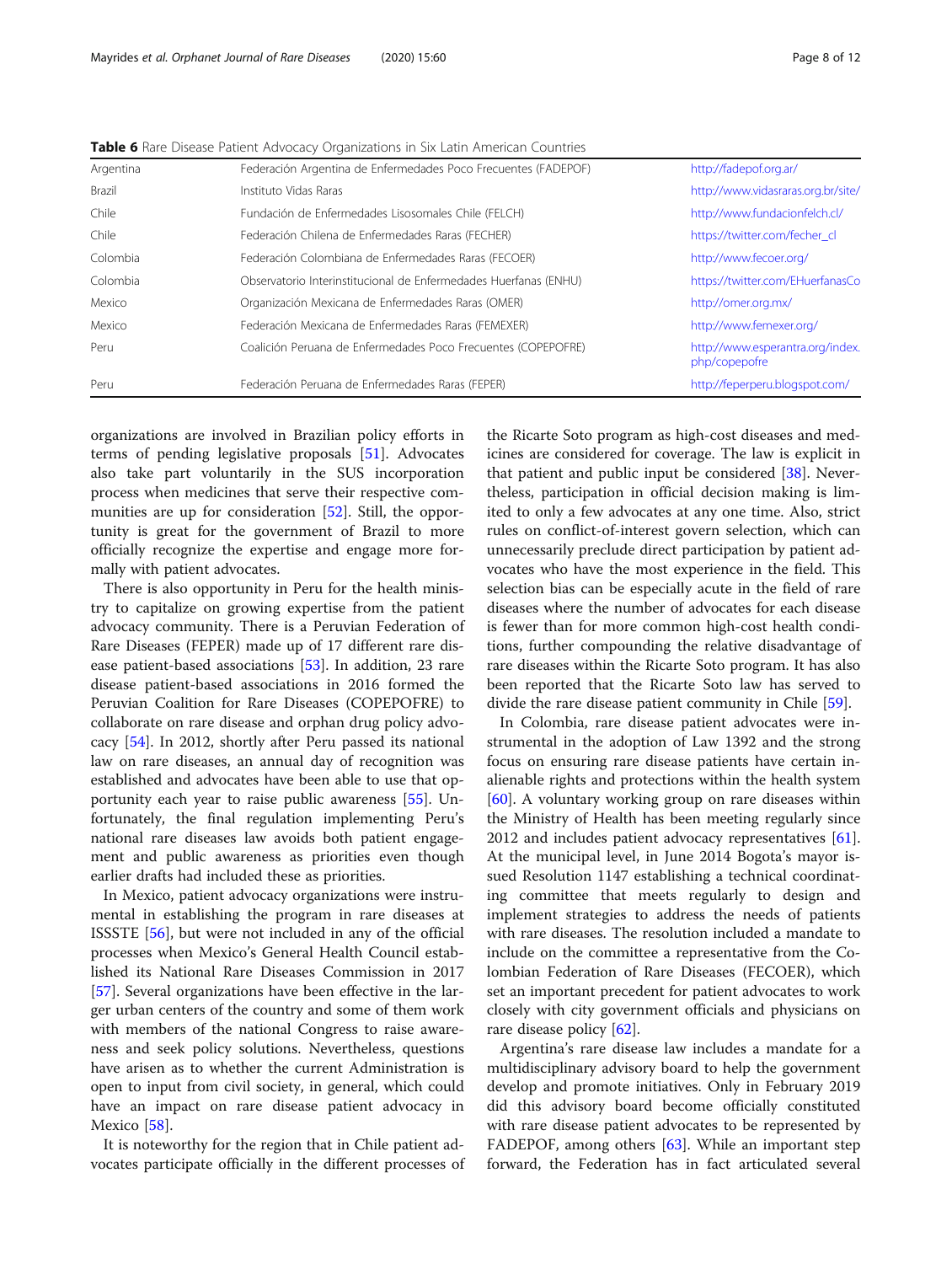initiatives over the years for the Argentine government to implement, including both the basis for an official disease registry and a detailed national plan for rare diseases [\[64\]](#page-11-0). A rare diseases registry is currently being piloted by the government as part of Argentina's National Health Information System (SIISA), which includes other data registries [\[65](#page-11-0)]. With the work of the advisory board soon underway, it remains to be seen if the authorities will now be more open to the expertise and resources on offer by civil society [\[66](#page-11-0)].

### Conclusions

This paper summarizes rare disease public policy and the current context for implementation in Argentina, Brazil, Chile, Colombia, Mexico, and Peru. Five policy dimensions were chosen to facilitate analysis among the six countries: national laws, national regulations, health system incorporation of rare disease treatments, care delivery, and patient engagement. Based on these dimensions, several opportunities were identified for strengthening rare disease policies. Here we summarize these opportunities for each country.

In Argentina, almost eight years have passed since passage of the rare diseases national law and four years since implementing regulations were adopted. Regulatory ambiguity is likely responsible for at least some of the lack of concrete action on rare diseases and greater clarity via Congressional action or by the Administration is an important opportunity. Another important opportunity is a mapping of the country's infrastructure with regard to the care and management of rare disease patients. Both patient advocates and the government have relevant expertise in this area.

In Brazil, there is opportunity with the many legislative proposals in Congress to pass a national law that serves to fill gaps and modernize the rare diseases Ordinance 199 from 2014. Much progress has recently been made by both ANVISA and CONITEC in terms of new regulatory pathways for orphan drug review, PCDTs, and SUS incorporation recommendations. There is opportunity in ensuring these decisions translate quickly to the benefit of rare disease patients in SUS specialized care units and authorized reference centers where multidisciplinary teams of health professionals manage care.

In Chile, it is increasingly apparent that while the Ricarte Soto Law has benefitted some rare disease patients with coverage and access to treatment, the program is insufficient in terms of unmet medical need and perhaps unsustainable over time. There is significant opportunity in Chile to pursue laws and regulations specific to rare diseases, which at the very least would facilitate productive interactions among a highly fragmented rare disease patient advocacy community.

Colombia's rare disease law is the oldest of the six countries—adopted in 2010—and has an explicit emphasis on protecting the rights of patients with rare diseases. Rare disease advocates have been able to exercise those rights whenever additional health care reforms are proposed. Nevertheless, Colombia's implementing regulations have focused mostly on disease and patient identification, with the recent regulation to establish authorized rare disease reference centers a step forward. The opportunity in Colombia is for the government to meaningfully address the mostly negative experience of rare disease patients in accessing quality care.

Mexico benefits from a concentration of medical specialty expertise and services in several large urban areas of the country. There is opportunity for the government to build capable regional networks of diagnosis and treatment reference centers for rare diseases. As an initial step, a map of Mexico's existing medical infrastructure for rare diseases should be a future policy goal. There is also significant opportunity for a different approach with distinct rules for rare disease medicines in its national formulary process. The rare diseases commission of Mexico's National Health Council should be encouraged to work with patient advocates to link their initial efforts at building a rare disease registry to other policy processes governing access to rare disease medicines and services.

The rare diseases law and final regulation in Peru mandates the development of an action plan, which can be an important means of building consensus and benchmarking progress on the country's policy objectives. When updated regularly, national plans can keep stakeholders focused on respective priorities and governments can be held more accountable for results. The opportunity in Peru is for the government and advocates to work together to ensure key elements omitted from the final regulation—such as diagnostic and treatment reference centers or patient engagement—are reinserted as priorities as the health ministry begins to develop a national plan for rare diseases.

Finally, we note that recent landmark Presidential elections in Brazil, Mexico, and Colombia, as well as one upcoming in Argentina are likely to have an impact on health care plans and priorities, and by extension, government programming in rare diseases. It is imperative that rare disease leaders in each country continue their work to educate newly elected or appointed stakeholders on the progress achieved as well as pending opportunities to build and advance policy frameworks on behalf of rare disease patients. Readers are encouraged to review the Asia-Pacific Economic Cooperation's (APEC) Rare Disease Network Action Plan launched in November 2018 to provide a framework for continued rare disease policy action by each of its 21-member economies [\[67](#page-11-0)]. In addition, continued in-depth research and analysis will help our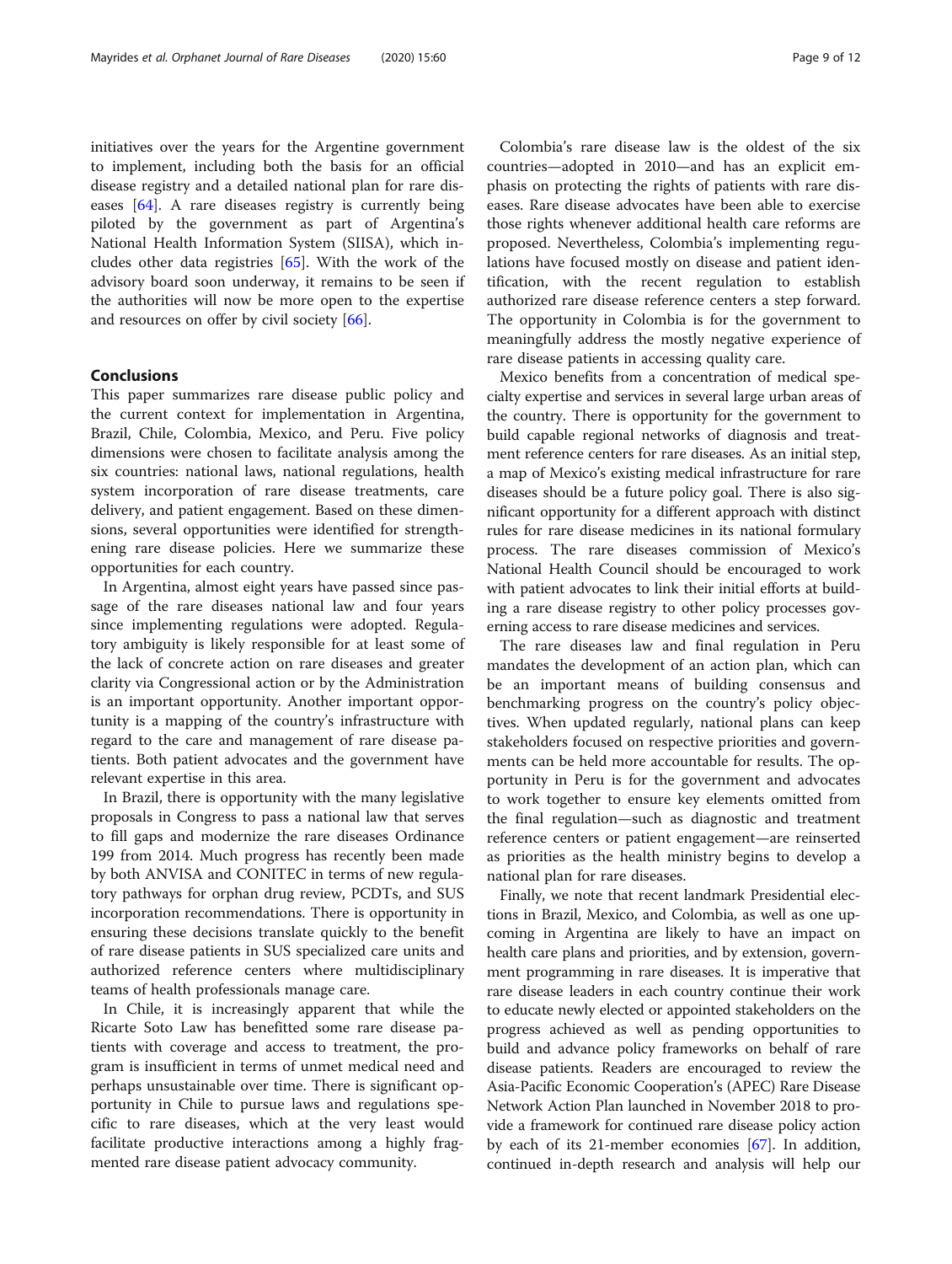<span id="page-9-0"></span>respective stakeholder communities across Latin America identify salient opportunities, build consensus, and make significant improvements moving forward.

#### Study limitations

We chose five dimensions to analyze rare disease policy in six Latin American countries based on patient advocate views supplemented by online research. Additional national or local laws such as rules on newborn screening, human rights, and disabilities were not considered in this analysis but can have significant impact on the welfare of the community of rare disease patients. Another study limitation is heavy reliance on patient advocate perspectives, which can bias the findings in this paper especially as these views were collected during the course of several face-to-face patient advocate meetings and telephone discussions in 2016, 2017, and 2018. Further structured research to validate patient advocate views and that include the experience and perspectives of additional stakeholder groups would help elucidate rare disease policy implementation across Latin America. Finally, we did not employ any technical platform to conduct the desktop research, including for the literature search. This introduces certain subjective bias into the findings as we may have missed or overlooked publications or other key resources relevant to the topics discussed in this paper.

#### Abbreviations

ANVISA: Brazil's National Sanitary Surveillance Agency; APEC: Asia-Pacific Economic Cooperation; COFEPRIS: Mexico's Federal Commission for the Protection Against Sanitary Risk; CONITEC: Brazil's National Committee for Technology Incorporation; COPEPOFRE: Peruvian Coalition for Rare Diseases; FADEPOF: Federation of Rare Diseases in Argentina; FECOER: Colombian Federation of Rare Diseases; FEPER: Peruvian Federation of Rare Diseases; IMSS: Mexican Social Security Institute; ISSSTE: Mexico's Institute for Social Security and Services for State Workers; PCDT: Brazil's Clinical and Therapeutic Protocols; RENETSA: Peru's National Network for Health Technology Evaluation; SISPRO: Colombia's Integrated Information System for Social Protection; SUS: Brazil's Unified Health System

#### Acknowledgements

Country-specific input collected from Ines Castellanos and Luciana Escati from FADEPOF (Argentina), Regina Prospero from IVR (Brazil), Myriam Estivil from FELCH (Chile), Eliana Sepulveda from FECOER (Colombia), Martha Gualtero from ENHU (Colombia), Jesus Navarro from OMER (Mexico), and Karla Ruiz de Castilla from COPEPOFRE (Peru).

#### Authors' contributions

Conceived and designed the review: MM, ER, SS. Compiled and analyzed the reviewed material: MM, ER, SS. Wrote the paper: MM. All authors read and approved the final manuscript.

#### Funding

This project was funded by Pfizer Inc.

#### Availability of data and materials

The datasets used and/or analyzed during the current study available from. the corresponding author on reasonable request.

#### Ethics approval and consent to participate

Not applicable.

#### Consent for publication

Not applicable.

#### Competing interests

MM, ER, and SS receive project funding from Pfizer, Inc.

#### Author details

<sup>1</sup> Emoluva Partners, LLC, 10142 SW 79th Avenue, Miami, FL 33156, USA. <sup>2</sup> Latin America Patients Academy, Miami, FL, USA. <sup>3</sup>Knight & Pawn, Miami, FL, USA.

Received: 15 August 2019 Accepted: 21 January 2020 Published online: 27 February 2020

#### References

- 1. Annemans L, Aymé S, Le Cam Y, et al. Recommendations from the European working Group for Value Assessment and Funding Processes in rare diseases (ORPH-VAL). Orphanet J Rare Dis. 2017; https://doi.org/10.1186/ s13023-017-0601-9.
- 2. Gammie T, Lu CY, Babar ZU. Access to orphan drugs: a comprehensive review of legislations, regulations and policies in 35 countries. PLoS One. 2015; https://doi.org/10.1371/.pone.0140002.
- 3. Dharssi S, Wong-Rieger D, Harold M, Terry S. Review of 11 national policies for rare diseases in the context of key patient needs. Orphanet J Rare Dis. 2017; https://doi.org/10.1186/s13023-017-0618-0.
- 4. Chavez A, Denis M. Rare diseases in Latin America: challenges and opportunities for the equitable attention and proposal of patients organizations. In: News Across Latin America. ISPOR; 2017. http://press.ispor. org/LatinAmerica/2017/09/rare-diseases-in-latin-america-challenges-andopportunities-for-the-equitable-attention-and-proposal-of-patientsorganizations/. Accessed 12 Feb 2019.
- 5. Khosla N, Valdez R. A compilation of national plans, policies and government actions for rare diseases in 23 countries. Intractable Rare Dis Res. 2018; https://doi.org/10.5582/irdr.2018.01085.
- 6. Ministerio de Salud y Protección Social. Ley 1392. 2010. https://www. minsalud.gov.co/sites/rid/Lists/BibliotecaDigital/RIDE/DE/DIJ/ley-1392-de-2010.pdf. Accessed 27 Jan 2020.
- 7. Congreso de la Republica. Normas Legales: Ley 29698. 2011. https:// busquedas.elperuano.pe/normaslegales/ley-que-declara-de-interes-nacionaly-preferente-atencion-el-ley-n-29698-649311-1/. Accessed 27 Jan 2020.
- Orden Jurídico México. Ley General de Salud. No date. http://www. ordenjuridico.gob.mx/Documentos/Federal/html/wo11037.html. Accessed 27 Jan 2020.
- 9. Atlas Federal de Legislación Sanitaria de la Republica de Argentina. Ley 26689. No date. http://test.e-legis-ar.msal.gov.ar/leisref/public/showAct. php?id=18173#. Accessed 27 Jan 2020.
- 10. Ministerio de Saúde. Portaria N° 199, de 30 de Janeiro de 2014. No date. http://bvsms.saude.gov.br/bvs/saudelegis/gm/2014/prt0199\_30\_01\_2014. html. Accessed 27 Jan 2020.
- 11. Biblioteca del Congreso Nacional de Chile. Ley 20850. No date. https:// www.leychile.cl/Navegar?idNorma=1078148. Accessed 27 Jan 2020.
- 12. INTERFARMA. Rare Diseases: The Urgency of Access to Health. INTERFARMA. 2018. https://www.interfarma.org.br/public/files/biblioteca/rare-diseases-theurgency-of-access-to-health-interfarma.pdf. Accessed 12 Feb 2019.
- 13. Bastías G, et al. Policy brief: financing options for the treatment of rare diseases in Chile. In: EVIP-NET Chile: In; 2011. https://www.who.int/ evidence/resources/policy\_briefs/PBChileFinancing.pdf . Accessed 13 Feb 2019.
- 14. Secretaría de Gobierno de Salud. Enfermedades Pocos Frecuentes. In: Atlas Federal de Legislación Sanitaria de la Republica de Argentina. No date. http://www.legisalud.gov.ar/atlas/categorias/poco\_frecuentes.html. Accessed 13 Feb 2019.
- 15. Alcaldía de Bogotá DC. Resolución Numero 1147: Mesa Técnica Distrital de las Enfermedades Huerfanas. 2014. http://www.fecoer.org/download/SDSresolucion-1147%202014.pdf. Accessed 14 Feb 2019.
- 16. Consejo Municipal de Cali. Acuerdo 0403: Mesa Técnica Municipal de Enfermedades Huerfanas. 2016. http://www.fecoer.org/acuerdo-403-dediciembre-de-2016-establece-mesa-municipal-de-enfermedades-raras-encali/. Accessed 14 Feb 2019.
- 17. Atlas Federal de Legislación Sanitaria de la Republica de Argentina. Resolución 2329/2014. No date. http://test.e-legis-ar.msal.gov.ar/leisref/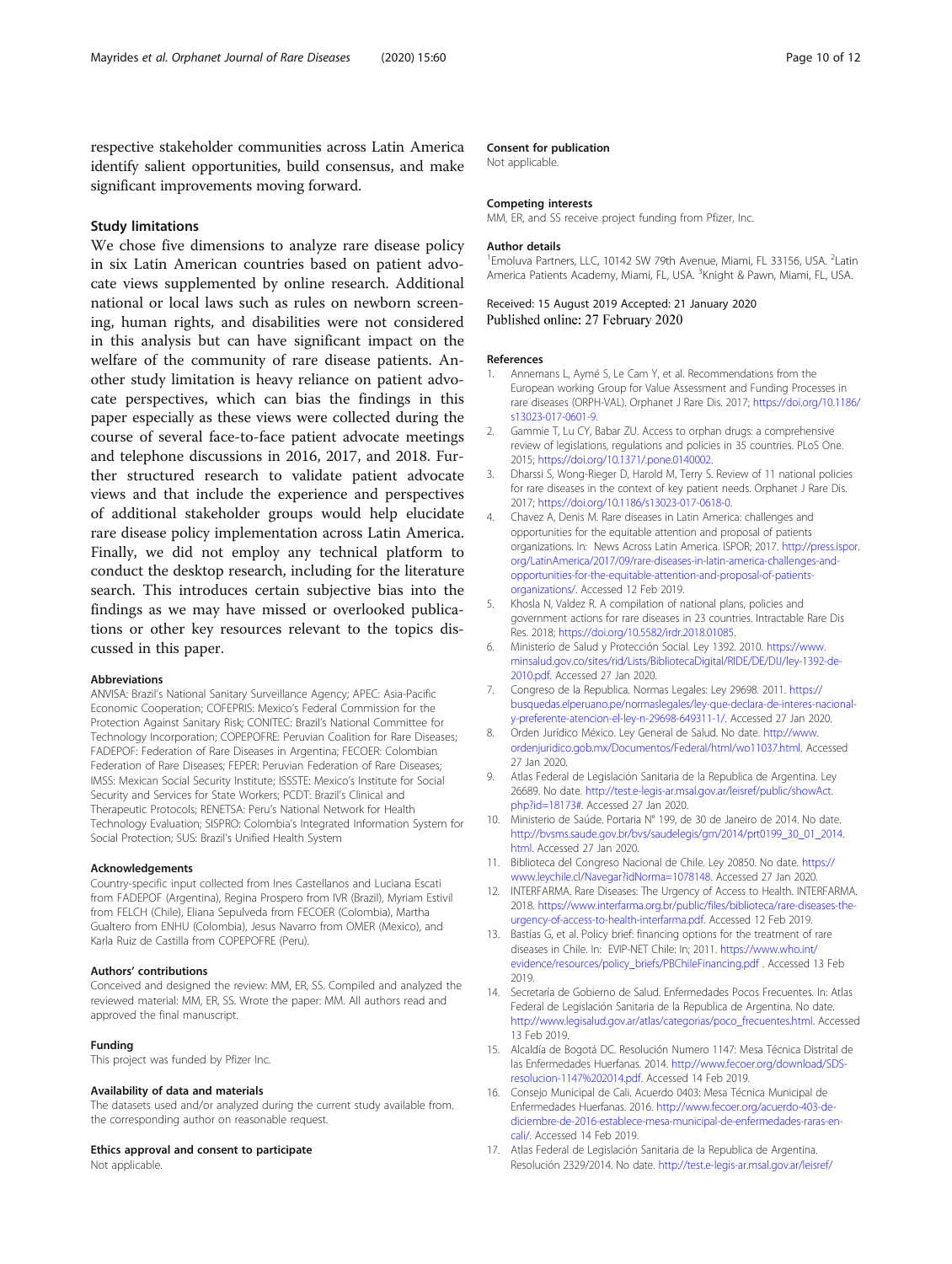<span id="page-10-0"></span>public/showAct.php?id=24070&word=enfermedades%20poco% 20frecuentes. Accessed 27 Jan 2020.

- 18. Atlas Federal de Legislación Sanitaria de la Republica de Argentina. Decreto 794/2015. No date. http://test.e-legis-ar.msal.gov.ar/leisref/public/showAct. php?id=24681&word=enfermedades%20poco%20frecuentes. Accessed 27 Jan 2020.
- 19. Boletín Oficial de la Republica de Argentina. Legislacion y Avisos Oficiales: Resolución 271/2019. No date. https://www.boletinoficial.gob.ar/ detalleAviso/primera/201559/20190213. Accessed 27 Jan 2020.
- 20. Ministerio de Salud y Protección Social. Decreto 1954. 2012. http://www. fecoer.org/download/DECRETO%201954%20DEL%2019%20DE% 20SEPTIEMBRE%20DE%202012.pdf. Accessed 27 Jan 2020.
- 21. Ministerio de Salud y Protección Social. Resolución 430. 2013. http://www. fecoer.org/download/Resoluci%C3%B3n%200430%20de%202013.pdf. Accessed 27 Jan 2020.
- 22. Ministerio de Salud y Protección Social. Resolución 3681. 2013. http://www. fecoer.org/download/Res\_3681\_de\_2013.pdf. Accessed 27 Jan 2020.
- 23. Ministerio de Salud y Protección Social. Resolución 123. 2015. https://www. minsalud.gov.co/sites/rid/Lists/BibliotecaDigital/RIDE/DE/DIJ/resolucion-0123-de-2015.pdf. Accessed 27 Jan 2020.
- 24. Ministerio de Salud y Protección Social. Resolución 2048. 2015. http://www. fecoer.org/download/Resoluci%C3%B3n%202048%20de%202015%20Lista% 20ER%20.pdf. Accessed 27 Jan 2020.
- 25. Ministerio de Salud y Protección Social. Resolución Numero 651: Condiciones de Habilitación de los Centros de Referencia … .para la Atención Integral de las Enfermedades Huérfanas. 2018. https://www. minsalud.gov.co/sites/rid/Lists/BibliotecaDigital/RIDE/DE/DIJ/resolucion-651 de-2018.pdf. Accessed 14 Feb 2019.
- 26. El Peruano. Decreto Supremo No. 004–2019-SA: Reglamento de la Ley N° 29698, Ley que declara de Interés Nacional y Preferente Atención el Tratamiento de personas que padecen Enfermedades Raras o Huérfanas. 2019. https://busquedas.elperuano.pe/normaslegales/reglamento-de-la-leyn-29698-ley-que-declara-de-interes-na-decreto-supremo-n-004-2019-sa-1743601-5/ . Accessed 14 Feb 2019.
- 27. FADEPOF. Se ha Creado el Consejo Consultivo Honorario de Enfermedades Poco Frecuentes. In: Noticias; 2019. http://fadepof.org.ar/noticias/290. Accessed 14 Feb 2019.
- 28. Kottow Lang MH. Conceptual clarifications regarding Chilean act 20850 on public funding of high-cost diseases. Medwave. 2016; https://doi.org/10. 5867/medwave.2016.03.6436.
- 29. FEMEXER. PlanER: Plan Nacional de Enfermedades Raras. No date. http:// www.femexer.org/11245/plan-nacional-de-enfermedades-raras/. Accessed 13 Feb 2019.
- 30. Gaceta del Senado. Punto de Acuerdo de la Comisión de Salud: Exhorta … la creación de un plan nacional de enfermedades raras. 2017. http://www. senado.gob.mx/64/gaceta\_del\_senado/documento/69616 . Accessed 15 Feb 2019.
- 31. Geneva Network. Biopharmaceutical innovation in Mexico: at the crossroads. No date https://geneva-network.com/article/biopharmaceutical-innovationmexico-crossroads/ . Accessed 12 Feb 2019.
- 32. CONITEC. Recommendations for Evaluated Technologies: 2016. Updated 2020. http://conitec.gov.br/recomendacoes-sobre-as-tecnologias-avaliadas-2016
- 33. CONITEC. Recommendations for Evaluated Technologies: 2017. Updated 2019. http://conitec.gov.br/recomendacoes-sobre-as-tecnologias-avaliadas-2017
- 34. CONITEC. Recommendations for Evaluated Technologies: 2018. Updated 2019. http://conitec.gov.br/recomendacoes-sobre-as-tecnologias-avaliadas-2018
- 35. CONITEC. Recommendations for Evaluated Technologies: 2019. Updated 2020. http://conitec.gov.br/recomendacoes-sobre-as-tecnologias-avaliadas-2019
- 36. Barbosa J. Regulatory Advances in Drug Regulation Accelerated Pathways of Approval. In: ANVISA Presentation at DIA 2018 Annual Meeting, Session #264; 2018. http://portal.anvisa.gov.br/documents/219201/219401/ANVISA+ JB+DIA+2018+Annual+Meeting+INGLÊS/4bea5429-ef3c-4b6a-9bb3- 324896228c9e . Accessed 18 Feb 2019.
- 37. Ministerio de Salud de Chile. Ricarte Soto Ley 20.850. 2019. https://www. minsal.cl/leyricarte/. Accessed 13 Feb 2019.
- 38. Inter-American Development Bank. La Cobertura de las Intervenciones de Alto Costo en Chile: Una Vision Critica Sobre la Ley Ricarte Soto. 2017.

https://publications.iadb.org/es/publicacion/13999/breve-17-la-cobertura-delas-intervenciones-de-alto-costo-en-chile-una-vision. Accessed 13 Feb 2019.

- 39. VivePais. Ley Ricarte Soto: 9 Enfermedades nuevas tendrán cobertura este año. 2019. http://www.vivepais.cl/2019/02/16/ley-ricarte-soto-9 enfermedades-nuevas-tendran-cobertura-este-ano/. Accessed 13 Feb 2019.
- 40. RCNRadio. Se dispara número de tutelas dentro del sistema de salud en Colombia. 2018. https://www.rcnradio.com/salud/se-dispara-el-numero-lastutelas-dentro-del-sistema-de-salud-en-colombia. Accessed 12 Feb 2019.
- 41. Gotlieb V, Yavich N, Báscolo E. Litigation and the right to health in Argentina. Cad Saúde Pública. 2016; https://doi.org/10.1590/0102- 311X00121114.
- 42. Ministerio de Salud de Peru. Resolución Ministerial No. 154–2018/MINSA. Proyecto de Reglamento de la Ley N° 29698, Ley que declara de Interés Nacional y Preferente Atención el Tratamiento de Personas que padecen Enfermedades Raras o Huérfanas. 2018. https://www.gob.pe/institucion/ minsa/normas-legales/187573-154-2018-minsa. Accessed 14 Feb 2019.
- 43. Lizaraso Caparó F, Fujita R. Rare or orphan diseases: more orphan than rare in Peru. Horizonte Médico. 2018; https://doi.org/10.24265/horizmed.
- 44. Escati G, Escati L. Informe sobre "Dimensionamiento de las EPOF en Argentina" elaborado por FADEPOF. 2017. http://fadepof.org.ar/downloads/ Informe%20-%20Dimensionamiento%20de%20EPOF%20en%20Argentina% 20-%20FADEPOF.pdf. Accessed 14 Feb 2019.
- 45. Ministerio de Salud y Desarrollo Social de Argentina. Curso Interactivo de Enfermedades Poco Frecuentes. 2018. http://www.msal.gov.ar/congenitas/ curso-interactivo-de-enfermedades-poco-frecuentes/. Accessed 14 Feb 2019.
- 46. SuperSalud Colombia. Circular Externa 011: Instrucciones para la atención de enfermedades huérfanas. 2016. https://docs.supersalud.gov.co/ PortalWeb/Juridica/CircularesExterna/circular%20externa%20011%20de% 202016.pdf. Accessed 15 Feb 2019.
- 47. ISSSTE. Prensa: Las enfermedades raras, un reto para el sector salud. 2013. https://www.gob.mx/issste/prensa/las-enfermedades-raras-un-reto-para-elsector-salud. Accessed 13 Feb 2019.
- 48. Lozano R, Garrido F. Catastrophic Health Expenditure Fund: Mexico case study. WHO/HIS/HGF Case Study. 2015. https://www.who.int/health\_ financing/documents/Efficiency\_health\_systems\_Mexico/en/. Accessed 13 Feb 2019.
- 49. El Economista. IMSS Absorberá al Seguro Popular con IMSS-Bienestar. 2018. https://www.eleconomista.com.mx/empresas/IMSS-absorbera-al-Seguro-Popular-con-IMSS-Bienestar-20181204-0005.html. Accessed 13 Feb 2019.
- 50. Microjuris. Enfermedades Raras y Ley Ricarte Soto: legisladores piden norma especial que les garantice cobertura. 2017. https://aldiachile.microjuris.com/ 2017/03/27/enfermedades-raras-y-ley-ricarte-soto-legisladores-piden-normaespecial-que-les-garantice-cobertura/. Accessed 14 Feb 2019.
- 51. Instituto Vidas Raras. Câmara recebe 4ª Edição do evento #TODOSpelosRAROS. No date. http://www.vidasraras.org.br/site/vidas-raras/ noticias/515-camara-recebe-4-edicao-do-evento-todospelosraros. Accessed 15 Feb 2019.
- 52. Instituto Vidas Raras. Consulta Pública Proposta Incorporação Medicamentos para MPS IV e MPS VI. http://www.vidasraras.org.br/site/ vidas-raras/noticias/521-consulta-publica-proposta-incorporacaomedicamentos-para-mps-iv-e-mps-vi. Accessed 15 Feb 2019.
- 53. FEPER. Website. 2019. http://feperperu.blogspot.com/. Accessed 14 Feb 2019.
- 54. COPEPOFRE. Website. No date. http://www.esperantra.org/index.php/ copepofre. Accessed 14 Feb 2019.
- 55. El Peruano. Resolucion Ministerial No. 579–2011/MINSA: Día Nacional de las Enfermedades Raras o Huérfanas. 2011. https://busquedas.elperuano.pe/ download/url/declaran-el-ultimo-dia-del-mes-de-febrero-de-cada-ano-comoe-resolucion-ministerial-n-579-2011minsa-669821-5. Accessed 14 Feb 2019.
- 56. MVT Agencia de Noticias. Dispone ISSSTE de red de servicios para atención de enfermedades huérfanas. 2015. http://mvt.com.mx/dispone-issste-de-redde-servicios-para-atencion-de-enfermedades-huerfanas/. Accessed 13 Feb 2019.
- 57. Diario Oficial de la Federación. Reglamento Interior de la Comisión para el Análisis, Evaluación, Registro y Seguimiento de las Enfermedades Raras. 2017. http://www.dof.gob.mx/nota\_detalle.php?codigo=5477535&fecha=24/ 03/2017. Accessed 13 Feb 2019.
- 58. Politico MX. AMLO: no más dinero para OSC y estancias, aunque haya plantones. 2019. https://politico.mx/minuta-politica/minuta-politicagobierno-federal/agenda-amlo-para-jueves-7-de-febrero-visita-igualaguerrero/. Accessed 13 Feb 2019.